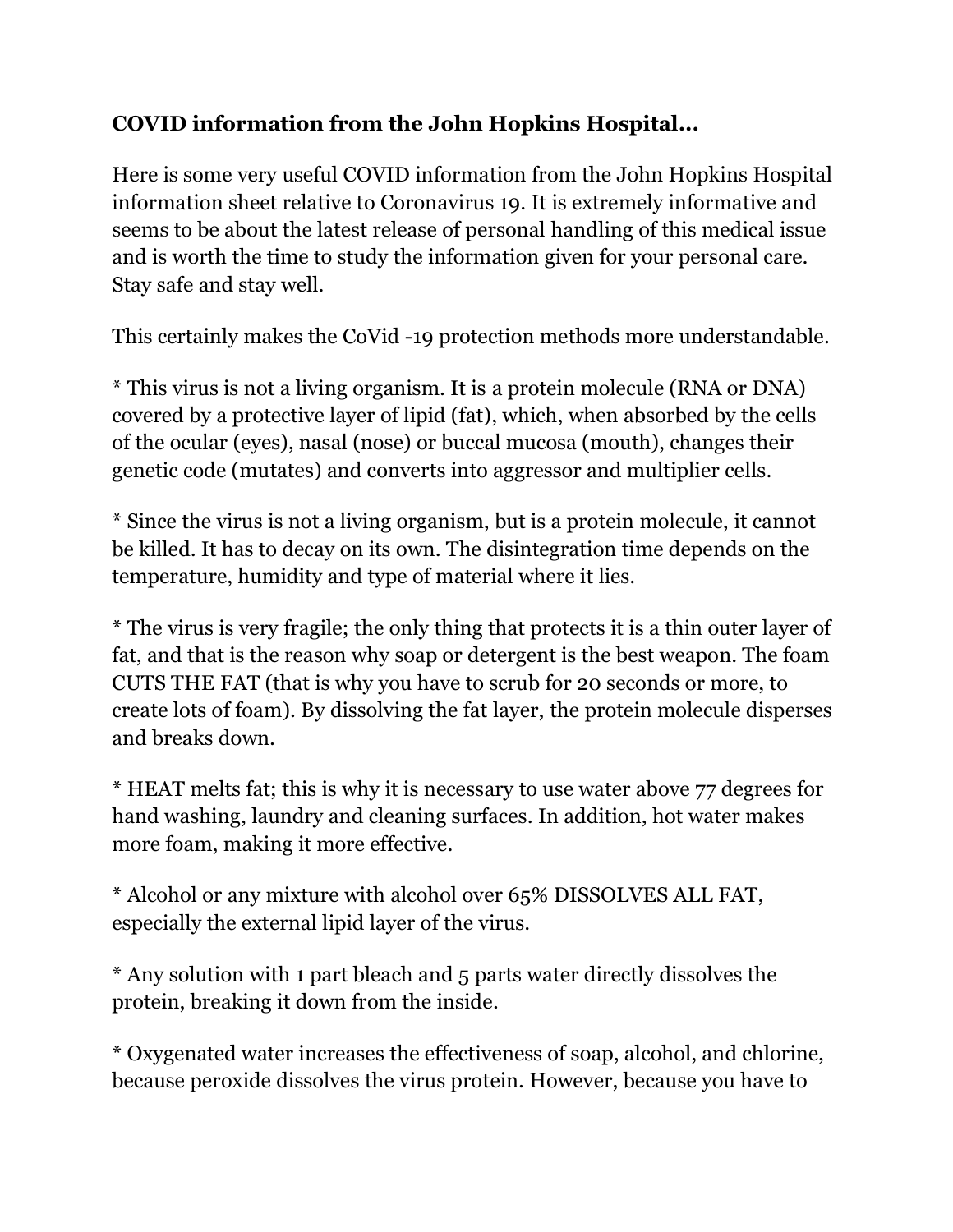use it in its pure form, it can damage your skin.

\* NO BACTERICIDE OR ANTIBIOTIC WILL WORK because the virus is not a living organism like bacteria; antibodies cannot kill what is not alive.

\* The virus molecules remain very stable at colder temperatures, including air conditioning in houses and cars. They also need moisture and darkness to stay stable. Therefore, dehumidified, dry, warm and bright environments will degrade the virus faster.

\* UV LIGHT on any object that may contain the virus breaks down the protein. Be careful, it also breaks down collagen (which is protein) in the skin.

\* The virus CANNOT go through healthy skin.

\* Vinegar is NOT useful because it does not break down the protective layer of fat.

\* NO SPIRITS, NOR VODKA, serve. The strongest vodka is only 40% alcohol, and you need a minimum of 65%.

\* LISTERINE is 65% alcohol.

\* The more confined the space, the higher the concentration of the virus there can be. The more open or naturally ventilated, the less.

\* You have to wash your hands before and after touching any commonly used surfaces such as: mucosa (mouth area), food, locks, knobs, switches, remotes, cell phones, watches, computers, desks etc… and don't forget when you use the bathroom.

\* You have to MOISTURIZE YOUR HANDS due to frequent washing. Dry hands have cracks and the molecules can hide in the micro cracks. The thicker the moisturizer, the better.

\* Also keep your NAILS SHORT so that the virus does not hide there.

## **Now for some additional input:**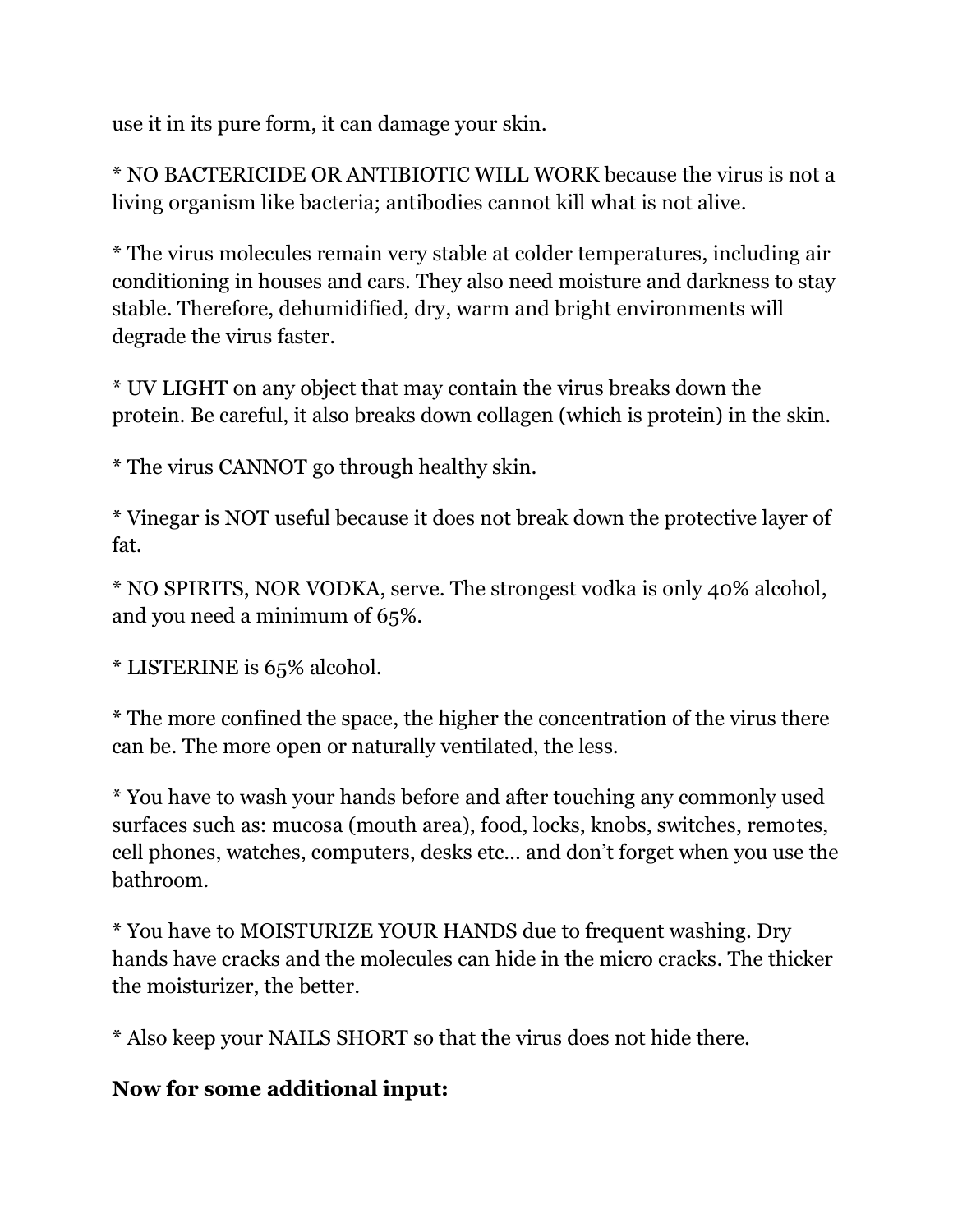Dr. Bonnie Henry is the Provincial Health Officer for British Columbia, the first woman in this position. She is also an associate professor at the University of British Columbia. She has a background in epidemiology and is a specialist in public health and preventive medicine . She is also from PEI (Prince Edward Island).

## **The Wisdom of Dr. Bonnie Henry**

1. We may have to live with COVID-19 for months or years. Let's not deny it or panic. Let's not make our lives useless. Let's learn to live with this fact.

2. You can't destroy COVID-19 viruses that have penetrated cell walls, by drinking gallons of hot water you'll just go to the bathroom more often.

3. Washing hands and maintaining a two-meter physical distance is the best method for your protection.

4. If you don't have a COVID-19 patient at home, there's no need to disinfect the surfaces at your house.

5. Packaged cargo, gas pumps, shopping carts and ATMs do not cause infection. If you wash your hands, live your life as usual.

6. COVID-19 is not a food infection. It is associated with drops of infection like the 'flu'. There is no demonstrated risk that COVID-19 is transmitted by food.

7. You can lose your sense of smell with a lot of allergies and viral infections. This is only a non-specific symptom of COVID-19.

8. Once at home, you don't need to change your clothes urgently and go shower! Purity is a virtue, paranoia is not!

9. The COVID-19 virus doesn't hang in the air for long. This is a respiratory droplet infection that requires close contact.

10. The air is clean; you can walk through the gardens and through parks (just keeping your physical protection distance).